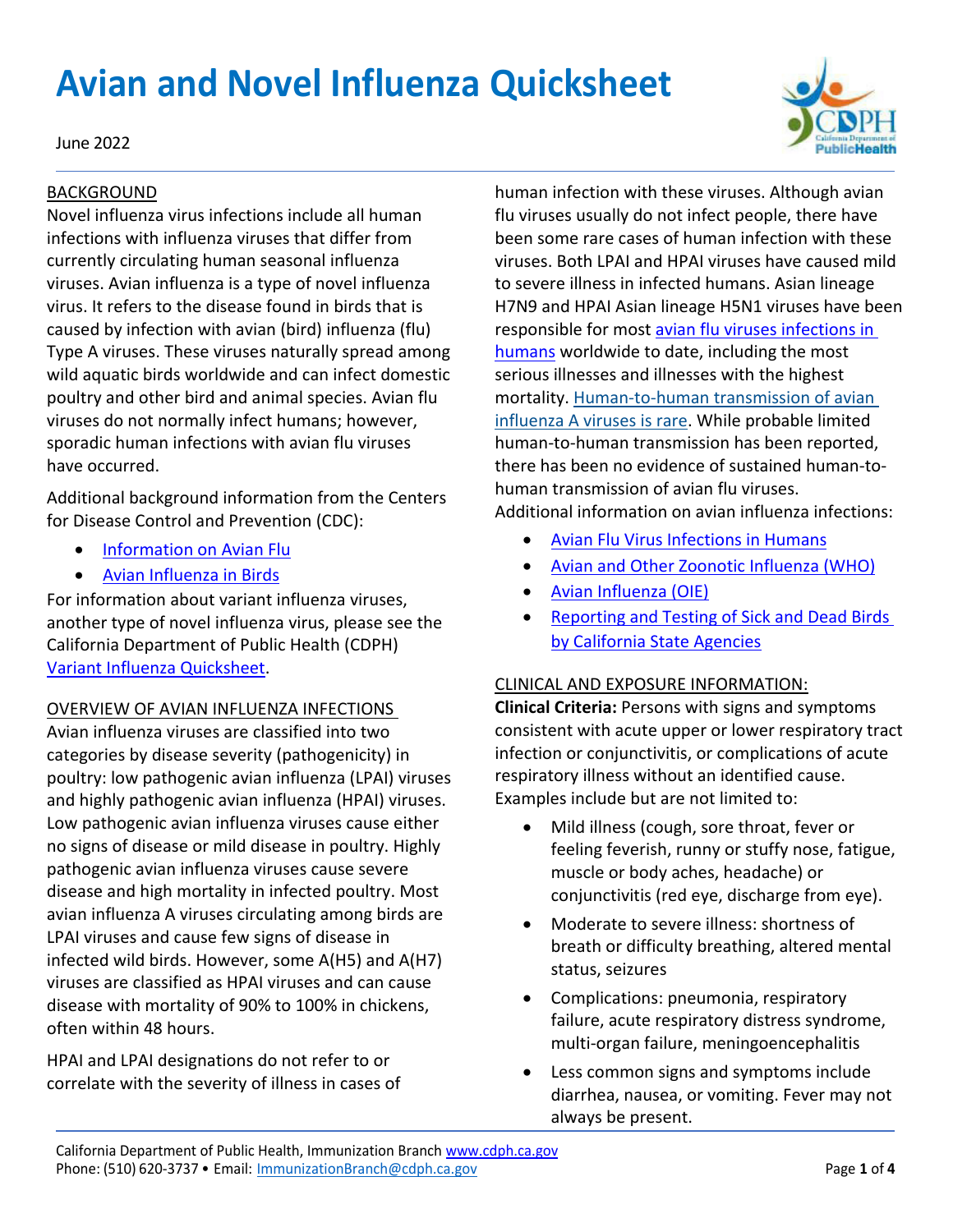**Exposure Criteria:** Within 10 days of illness onset:

- **Exposure to birds infected with avian influenza virus** is defined as follows:
	- o Close exposure (within six feet) to birds with confirmed or suspected avian influenza A virus infection. Bird exposures can include, but are not limited to: handling, slaughtering, defeathering, butchering, culling, or preparing birds for consumption; **OR**
	- o Direct contact with surfaces contaminated with feces or bird parts (e.g., carcasses, internal organs) from infected birds; **OR**
	- o Inhaling droplets or dust containing virus from bird saliva, mucous, or feces; **OR**
	- o Visiting a live poultry market with confirmed bird infections or associated with a case of human infection with avian influenza A virus.
- **Exposure to an infected person** *–* Close (within six feet) unprotected (without use of respiratory and eye protection) exposure to a person who is a confirmed, probable, or symptomatic suspected case of human infection with novel or avian influenza A virus (e.g., in a household or healthcare facility).
- **Laboratory exposure** Unprotected (without use of respiratory and eye protection) exposure to avian influenza A virus in a laboratory.

**Human Infectious Period:** Until further data are available, the infectious period should be considered to be from 1 day before symptom onset until resolution of illness.

# WHO SHOULD BE TESTED?

**Immediately notify CDPH about suspect cases by calling (510) 620-3747 or the CDPH Duty Office if after hours (916) 328-3605.** Test patients who meet the clinical AND exposure criteria.

Symptomatic persons should be requested to stay home except to seek medical care and limit contact with other persons in their home until their illness has resolved.

Please enter all suspect, probable, and confirmed novel and avian influenza cases into CalREDIE using the "Influenza-Novel Strain" condition. The [Novel](https://www.cdph.ca.gov/CDPH%20Document%20Library/ControlledForms/CDCOMB0920-0004.pdf)  [Influenza Case History Form](https://www.cdph.ca.gov/CDPH%20Document%20Library/ControlledForms/CDCOMB0920-0004.pdf) should be completed for all probable and confirmed cases of novel or avian influenza as soon as possible. Completed forms should be uploaded into the patient's record in CalREDIE or emailed to

[influenzasurveillance@cdph.ca.gov.](mailto:influenzasurveillance@cdph.ca.gov)

# SPECIMEN COLLECTION AND TESTING

Polymerase chain reaction (PCR) testing is available at some local public health laboratories, the Viral and Rickettsial Disease Laboratory (VRDL) at CDPH, and CDC. Laboratories should NOT attempt to perform viral culture on specimens from patients with suspected or laboratory-confirmed novel influenza infection.

To increase the likelihood of detecting a novel influenza A infection, specimens for viral testing should be obtained as soon as possible after illness onset, ideally within 7 days of illness onset; however, specimens should be tested for novel influenza A virus even if obtained after 7 days from illness onset. Preferred respiratory specimens include:

- Upper respiratory tract clinical specimens, including a nasopharyngeal swab (NPS), throat swabs (TS), nasal swabs (NS), nasal aspirates (NA), nasal washes (NW) and dual nasopharyngeal/throat swabs (NPS/TS). Use only Dacron-tipped swabs in a standard container with 2-3 ml of viral transport media (VTM). Cotton or calcium alginate swabs are not acceptable for PCR testing; do not use wooden shaft swabs.
- Patients with severe respiratory disease also should have lower respiratory tract specimens collected including an endotracheal aspirate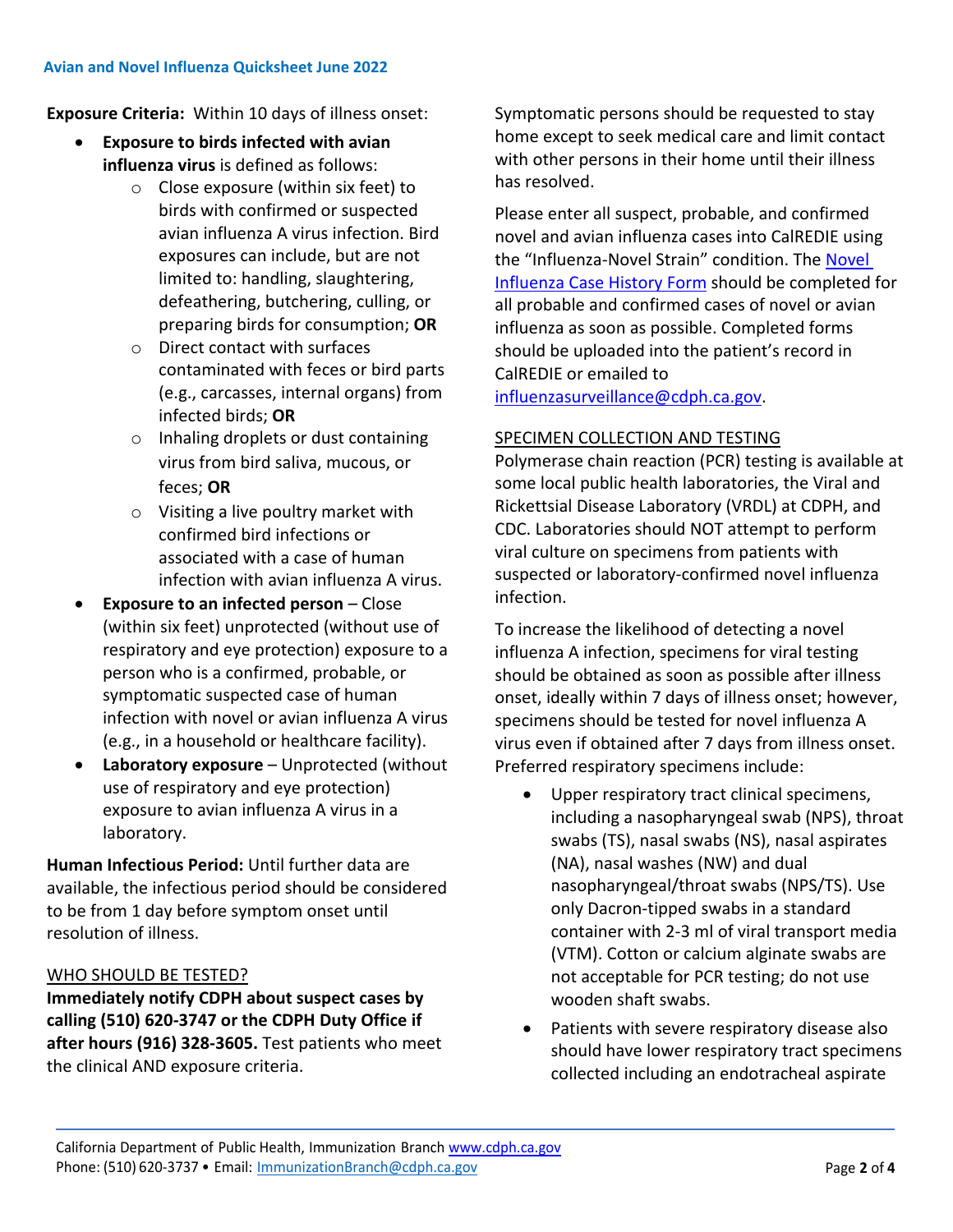(EA), bronchoalveolar lavage (BAL), or sputum.

• For severely ill persons, multiple respiratory tract specimens from different sites should be obtained to increase the potential for HPAI A(H5N1) virus detection.

Specimens sent to VRDL must be accompanied by a [VRDL General Submittal Form](https://www.cdph.ca.gov/Programs/CID/DCDC/CDPH%20Document%20Library/VRDL_General_Purpose_Specimen_Submittal_Form.pdf) with patient and clinical information filled in.

# RECOMMENDATIONS FOR INFLUENZA ANTIVIRAL TREATMENT

- **Treating Symptomatic Persons with Bird Exposure:** Persons with potential exposure to avian influenza who develop signs and symptoms compatible with influenza should receive empiric initiation of influenza antiviral treatment with a neuraminidase inhibitor, oseltamivir or zanamivir, or the capdependent endonuclease inhibitor, baloxavir, as soon as possible. Clinical benefit is greatest when antiviral treatment is administered early, especially within 48 hours of illness onset. If a person suspected to have avian influenza is referred to a medical setting, the medical setting should be alerted ahead of time so appropriate infection control measures can be taken.
- **Hospitalized patients** who are confirmed, probable, or suspected cases of human infection with a novel or avian influenza virus, regardless of time since illness onset, are recommended to initiate antiviral treatment with oral or enterically administered oseltamivir as soon as possible. Antiviral treatment should not be delayed while waiting for laboratory testing results.
- **For detailed guidance on dosing and treatment duration**, please see [Interim](http://www.cdc.gov/flu/avianflu/novel-av-treatment-guidance.htm)  [Guidance on the Use of Antiviral Medications](http://www.cdc.gov/flu/avianflu/novel-av-treatment-guidance.htm)  [for the Treatment of Human Infection with](http://www.cdc.gov/flu/avianflu/novel-av-treatment-guidance.htm)  [Novel Influenza A Viruses Associated with](http://www.cdc.gov/flu/avianflu/novel-av-treatment-guidance.htm)  [Severe Human Disease.](http://www.cdc.gov/flu/avianflu/novel-av-treatment-guidance.htm)

# RECOMMENDATIONS FOR INFLUENZA ANTIVIRAL CHEMOPROPHYLAXIS

- **Chemoprophylaxis**: Chemoprophylaxis with influenza antiviral medications can be considered for any person exposed to avian influenza. Decisions to initiate post-exposure antiviral chemoprophylaxis should be based on clinical judgment, with consideration given to the type of exposure, duration of exposure, time since exposure, known infection status of the birds the person was exposed to, and whether the exposed person is at higher risk [for complications from seasonal influenza.](https://www.cdc.gov/flu/highrisk/index.htm) Chemoprophylaxis is not routinely recommended for personnel who used proper PPE while handling sick or potentially infected birds or decontaminating infected environments (including animal disposal).
- **If antiviral chemoprophylaxis is initiated, treatment dosing for the neuraminidase inhibitors oseltamivir or zanamivir (one dose twice daily) is recommended instead of the typical antiviral chemoprophylaxis regimen.** For specific dosage recommendations for treatment by age group, please see [Influenza Antiviral](https://www.cdc.gov/flu/professionals/antivirals/summary-clinicians.htm)  Medicatio[ns: Summary for Clinicians.](https://www.cdc.gov/flu/professionals/antivirals/summary-clinicians.htm) Physicians should consult the manufacturer's package insert for dosing, limitations of populations studied, contraindications, and adverse effects. If exposure was time-limited and not ongoing, five days of medication (one dose twice daily) from the last known exposure is recommended.
- **Post-exposure prophylaxis of close contacts** of a person with novel or avian influenza virus infection is recommended with oseltamivir twice daily (treatment dosing) instead of the once daily pre-exposure prophylaxis dosing. For detailed guidance, please see [Interim](https://www.cdc.gov/flu/avianflu/novel-av-chemoprophylaxis-guidance.htm)  [Guidance on Follow-up of Close Contacts of](https://www.cdc.gov/flu/avianflu/novel-av-chemoprophylaxis-guidance.htm)  [Persons Infected with Novel Influenza A](https://www.cdc.gov/flu/avianflu/novel-av-chemoprophylaxis-guidance.htm)  Viruses and [Use of Antiviral Medications for](https://www.cdc.gov/flu/avianflu/novel-av-chemoprophylaxis-guidance.htm)  [Chemoprophylaxis.](https://www.cdc.gov/flu/avianflu/novel-av-chemoprophylaxis-guidance.htm)